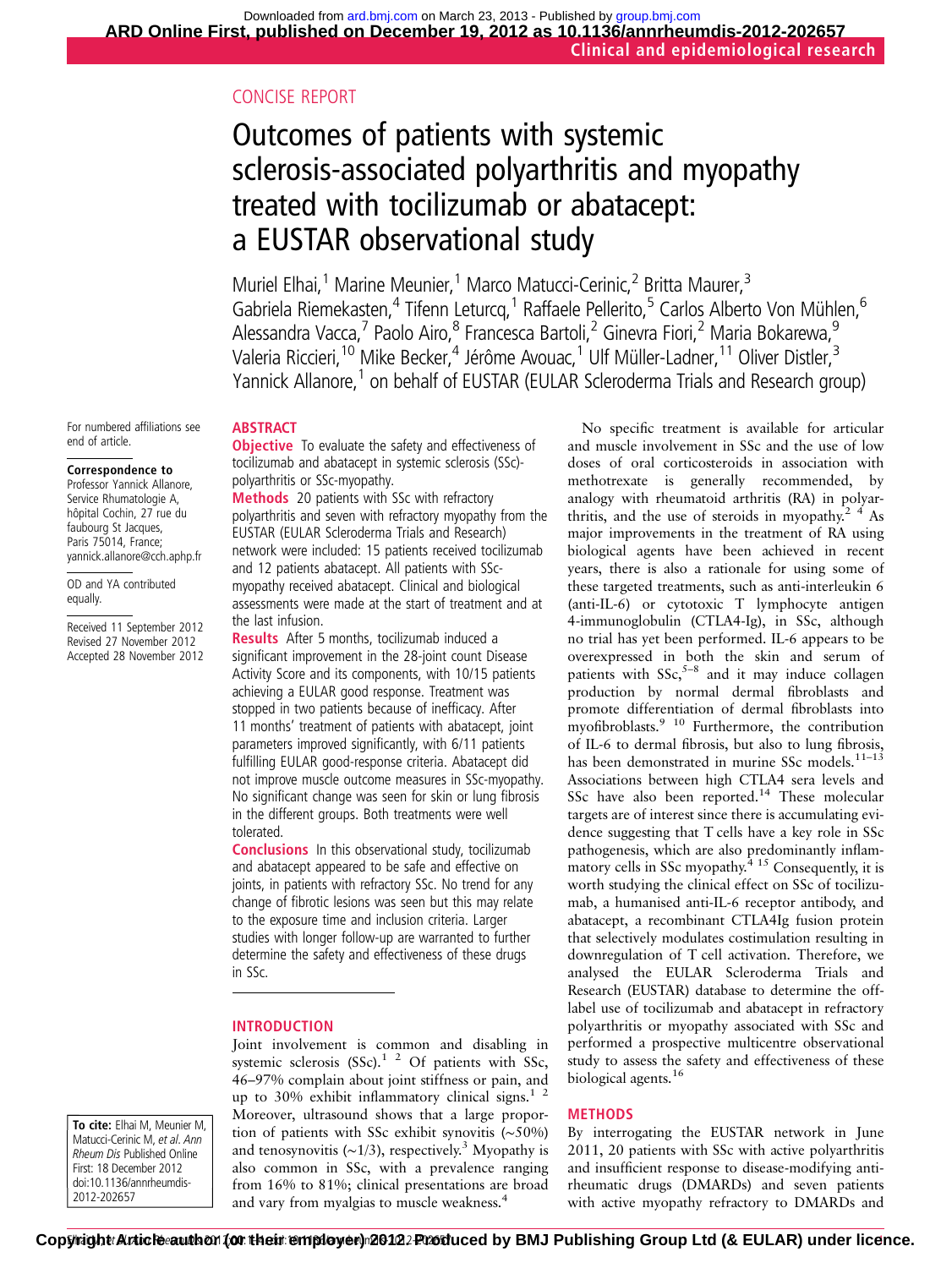### Clinical and epidemiological research

cyclophosphamide were included.<sup>16</sup> All patients fulfilled American College of Rheumatology criteria for SSc. Patients received tocilizumab or abatacept upon the decision of their doctor in routine practice: 15 patients received tocilizumab at 8 mg/kg/month, and 12 patients abatacept at 10 mg/kg/month. All patients with SSc-myopathy received abatacept. Clinical and biological data were collected at the start of treatment and before the last infusion. The characteristics of the patients and outcome parameters were all derived from the online Minimal Essential Data Set and have already been reported in detail.<sup>1 16 17</sup>

Clinical data were as follows: age, sex, disease duration, cutaneous subtype, presence of digital ulcers, lung involvement (pulmonary fibrosis and/or abnormal respiratory function tests (forced vital capacity <75% predicted and/or carbon monoxide transfer <70% predicted), heart involvement (according to EUSTAR standards<sup>16 17</sup>), modified Rodnan total skin score, swollen and tender joint counts, morning stiffness, visual analogue scale articular pain score, 28-joint count Disease Activity Score (DAS28) score, Health Assessment Questionnaire Disability Index (HAQ-DI) and treatment received (steroids, DMARDs). Biological tests included routine blood tests, erythrocyte sedimentation rate, C-reactive protein, creatine kinase (CK) level, liver enzymes, cholesterol level and antibodies (anti-Scl-70, anticentromere, rheumatoid factor, anti-cyclic citrullinated peptide, anti-U1 ribonucleoprotein (RNP) and anti-J01). In patients with myositis, visual analogue scale for disease activity, assessed by the doctor, and manual muscle strength were documented. Side effects were recorded. All data analyses were performed using MedCalc V.9.2.1.0. Data were presented as median (IQR) for continuous variables and numbers (percentages) for categorical variables. Data were statistically analysed using the Wilcoxon test for comparison between two continuous variables. A p value < 0.05 was considered statistically significant.

#### RESULTS

Fifteen patients with SSc-arthritis were treated with tocilizumab; median age was 56 (45–61) years and disease duration 5

(4–9) years. About two-thirds of the patients were co-treated with low-dose steroids and 60% received methotrexate. Previous treatments included rituximab (three patients), immunosuppressant drugs other than methotrexate (four patients), abatacept (one patient) and anti-tumour necrosis factor  $\alpha$  (TNF $\alpha$ ; two patients). Five patients with SSc-arthritis received abatacept; median age was 53 (39–64) years and disease duration 13 (11–16) years. Previous treatments included immunosuppressant drugs for two patients and for one patient both anti-TNF $\alpha$  and tocilizumab. Seven patients (median age 55 (47–63) years, disease duration 7 (2–8) years) received abatacept because of refractory myopathy. Muscle biopsy had been performed in five cases and showed inflammatory infiltrates in all cases, together with necrosis in two patients. Anti-Jo1 and U1 RNP antibodies were detected in three patients (43%) and one patient (14%), respectively. Six had pulmonary involvement and none had heart involvement. Five (71%) were treated with steroids (low dose for all, except one who received a dose of 60 mg/day) and DMARDs. Two were also treated with cyclophosphamide. Among these patients, six also had refractory polyarthritis and were included in the analysis of articular outcomes after treatment with abatacept. The patient's characteristics are shown in table 1.

#### Articular outcome

At baseline, patients treated with tocilizumab had a high disease activity (median DAS28 score of 5.2 (3.9–6.1)). After 5 months, the DAS28 score and all articular parameters, except HAQ-DI, decreased significantly with a median decrease of 2.7 in the DAS28 score (table 2). Ten patients (67%) fulfilled good EULAR response criteria, whereas four (27%) were moderate responders. Steroids were stopped in two patients and the dose was reduced in three patients. Treatment with tocilizumab was well tolerated, only one patient complained of one episode of slight nausea after the first infusion without recurrence despite the continuation of treatment. In one patient, treatment was stopped at the fourth infusion for 2 months because of an

|                                      | <b>Tocilizumab</b>         | Abatacept             |                           |  |  |
|--------------------------------------|----------------------------|-----------------------|---------------------------|--|--|
| <b>Characteristics</b>               | SSc-arthritis ( $n = 15$ ) | $SSc-arthritis$ (n=5) | SSc-myopathy $(n=7)$      |  |  |
| Female n (%)                         | 13(86.7)                   | 5(100)                | 5(71.4)                   |  |  |
| Diffuse cutaneous subtype n (%)      | 8/13(61.5)                 | 3/5(60)               | 3/7(42.9)                 |  |  |
| History of digital ulcer n (%)       | 3/15(20)                   | 3/5(60)               | 3/7(42.9)                 |  |  |
| ACR 1987 criteria for RA             | 10/11 (90.9)               | 5/5(100)              | 0/7                       |  |  |
| <b>Antibodies</b>                    |                            |                       |                           |  |  |
| Anti-Scl-70                          | 10/13 (76.9)               | 3/5(60)               | 3/7(42.9)                 |  |  |
| Anticentromere                       | 1/13(7.7)                  | 2/5(40)               | $2/7$ (28.6)              |  |  |
| <b>RF</b>                            | $3/8$ (37.5)               | 4/5(80)               | 0/7                       |  |  |
| Anti-CCP antibodies                  | $3/8$ (37.5)               | 4/5(80)               | 0/7                       |  |  |
| <b>Pulmonary involvement</b>         |                            |                       |                           |  |  |
| FVC <75% predicted                   | 2/13(15.4)                 | 1/5(20)               | 1/7(14.3)                 |  |  |
| TLCO <70% predicted                  | 5/13(38.5)                 | 3/5(60)               | $6/7$ (85.7)              |  |  |
| Pulmonary fibrosis                   | 4/13(30.8)                 | 0/5                   | $6/7$ (85.7)              |  |  |
| <b>Ongoing co-treatments</b>         |                            |                       |                           |  |  |
| Methotrexate                         | 8/14(57.1)                 | 1/5(20)               | $2/7$ (28.6)              |  |  |
| Steroids (low dose $\leq$ 10 mg/day) | 11/15(73.3)                | 3/5(60)               | $5/7$ (71.4) <sup>*</sup> |  |  |

Values are n (%) unless stated otherwise.

\*Low dose for all except one with 60 mg/day.

ACR, American College of Rheumatology; Anti-CCP, anti-cyclic citrullinated peptide antibody; FVC, forced vital capacity; RA, rheumatoid arthritis; RF, rheumatoid factor; SSc, systemic sclerosis; TLCO, carbon monoxide transfer factor.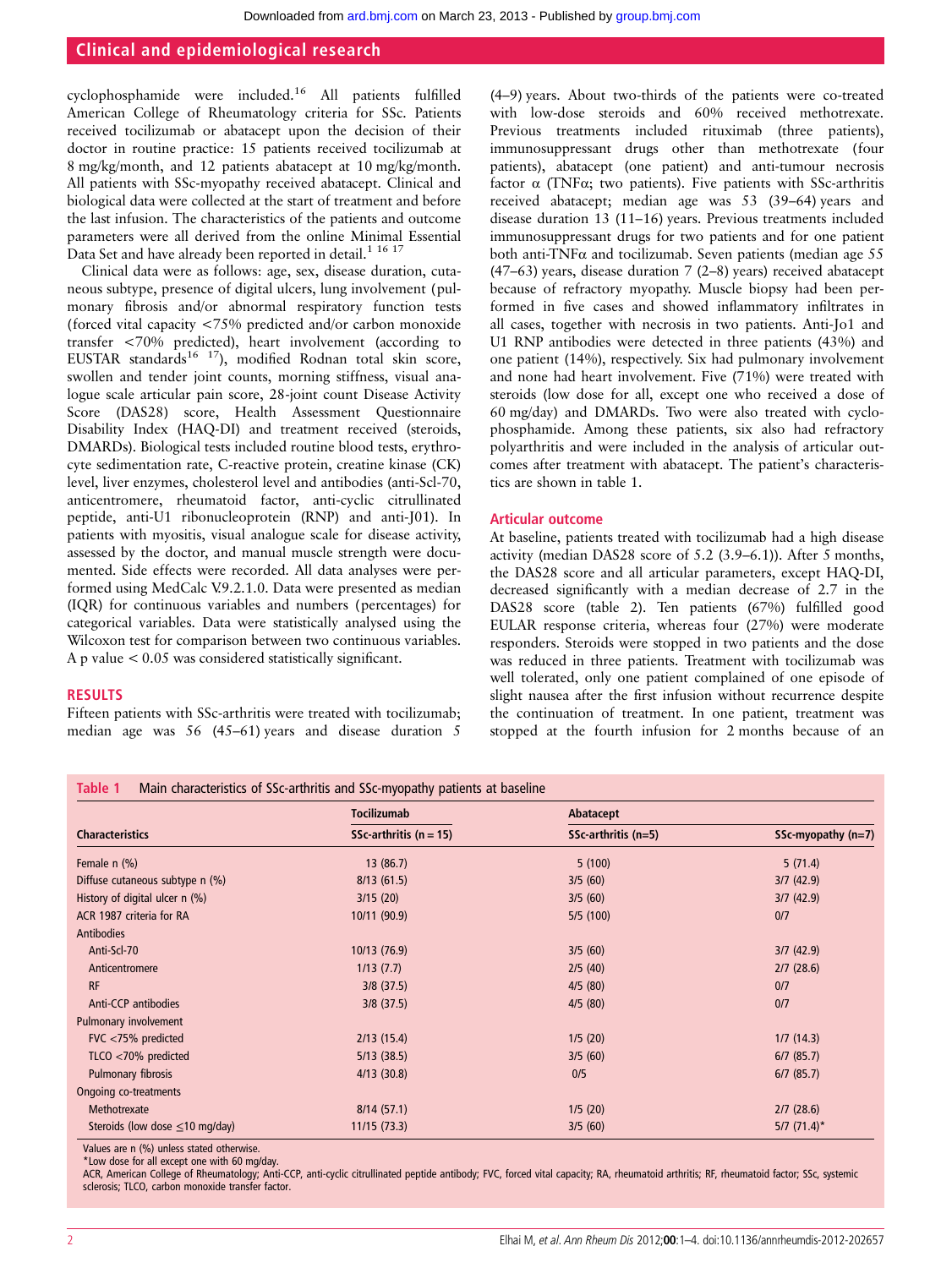|  |  |  |  | Table 2 Outcomes of patients with SSc-polyarthritis treated with tocilizumab and abatacept |  |  |  |  |
|--|--|--|--|--------------------------------------------------------------------------------------------|--|--|--|--|
|--|--|--|--|--------------------------------------------------------------------------------------------|--|--|--|--|

|                                 | Tocilizumab (n=15) |                      |         | Abatacept (n=11) |                      |       |
|---------------------------------|--------------------|----------------------|---------|------------------|----------------------|-------|
|                                 | <b>Baseline</b>    | <b>Last infusion</b> | p Value | <b>Baseline</b>  | <b>Last infusion</b> |       |
| Follow-up (months)              | $5(3-11.5)$        |                      |         | $11(6-16.5)$     |                      |       |
| Modified Rodnan skin score      | $15(4.5 - 24.0)$   | $12.0(3.8-16.3)$     | 0.109   | $5(2.3-14.5)$    | $5(2.3-15.3)$        | 1.000 |
| Tender joint count (/28)        | $9.0(6.3-14)$      | $1.5(0-4)$           | 0.001   | $6(3.3-10)$      | $1(0-2)$             | 0.002 |
| Swollen joint count (/28)       | $4(2-9.3)$         | $0(0-0)$             | < 0.001 | $3(0.5-4)$       | $0(0-0)$             | 0.008 |
| Morning stiffness (min)         | $60(30-90)$        | $25(0-30)$           | 0.008   | $60(29.3-105)$   | $15(11.3-30)$        | 0.004 |
| VAS articular pain score (/100) | $80(48.3 - 86)$    | $25(20-56.8)$        | 0.031   | 43 (20.8-51.3)   | $20(4-31.3)$         | 0.014 |
| <b>CRP</b>                      | $8.2(2.6-15)$      | $1.0(0.6-3.1)$       | 0.010   | $5.2(5-9)$       | $4(2.3-8)$           | 0.641 |
| DAS28 score                     | $5.2(3.9-6.1)$     | $2.8(2.2 - 3.4)$     | < 0.001 | $4.5(3.5-5.0)$   | $2.3(1.2 - 3.4)$     | 0.001 |
| HAQ-DI score (/3)               | $1.3(1-2.4)$       | $1(0.6-1.9)$         | 0.055   | $1.1(0.9-1.2)$   | $0.4(0.3-0.8)$       | 0.063 |
| Delta DAS28                     |                    | $2.7(1.5-3.1)$       |         |                  | $1.7(0.9-2.4)$       |       |
| EULAR good responders, n (%)    |                    | 10(66.7)             |         |                  | 6(54.5)              |       |

Data are presented as median (IQR) unless stated otherwise.

CRP, C-reactive protein; DAS28, 28-joint count Disease Activity Score; HAQ-DI, Health Assessment Questionnaire Disability Index; SSc, systemic sclerosis; VAS, visual analogue scale.

increase in liver enzymes and was restarted when transaminases returned to normal with subsequent good liver tolerance. In two patients, tocilizumab was stopped because of inefficacy after 3 months.

At baseline, patients treated with abatacept had a moderate disease activity with DAS28 score of 4.5 (3.5–5.0). After 11 months, there was a significant decrease in disease activity with a decrease in both DAS28 score and other articular parameters (except C-reactive and HAQ-DI). Six patients (55%) were good EULAR responders, whereas two patients (18%) were moderate responders. Steroids were stopped in two patients. The steroid dose was reduced in five patients. Treatment was maintained in all patients. Side effects were as follows: in the group with associated myopathy, one patient reported headache after each infusion and three infections occurred (two episodes of bronchitis in one patient treated with antibiotics and one herpes simplex virus infection). There was no significant change in skin or lung fibrosis with either abatacept or tocilizumab. Additional clinical data are reported in table 2.

#### Muscular outcome

In patients with SSc-myopathy, after a follow up of 18 months, myopathy tended to improve, but the results were not statistically significant. Outcomes are shown in table 3.

#### **DISCUSSION**

The data of this observational study suggest that tocilizumab and abatacept are safe and effective approaches to improving joint involvement after 5–11 months in refractory SSc-arthritis.

Inflammatory joint involvement is a heavy burden in SSc with no standard treatment.<sup>2</sup> Despite the advent of biological agents in RA and a subsequent rationale for their use in  $SSc<sup>2</sup>,  $5-15$  tar$ geted treatments have not yet been developed in SSc. One short report suggested some efficacy of anti-TNFα agents on inflammatory joint involvement in SSc.<sup>18</sup> However, their use is limited by the risk of exacerbation of lung fibrosis.<sup>19</sup> Our study suggests that patients with SSc, with refractory arthritis may benefit from tocilizumab or abatacept as do patients with RA. Both treatments were associated with a significant decrease in DAS28 score after 5 and 11 months. About two-thirds of patients with SSc could be classified as good responders. Interestingly, both treatments allowed reducing or stopping steroids, which are known to increase the risk of renal crisis in SSc. A trend towards a decrease in HAQ-DI was seen, although not reaching significance. This may be related to features other than articular involvement that were previously identified to affect the HAQ-DI score—for example, dermal thickness, age or raised platelet count.<sup>20</sup> The efficacy on joints was partly explained by some overlap with RA, as reflected by the prevalence of anti-cyclic citrullinated peptide in the cohort. However, all

#### Table 3 Outcomes of the seven patients treated with abatacept for refractory myopathy

| <b>Outcomes</b>                                             | <b>Baseline</b> | Last visit         | p Value |
|-------------------------------------------------------------|-----------------|--------------------|---------|
| Follow-up (months)                                          | $18(12 - 23.5)$ |                    |         |
| Rodnan skin score                                           | $5(2-19.8)$     | $5(2-19.3)$        | 0.949   |
| TLCO $<$ 70% predicted, n $(\%)$                            | 6(85.7)         | 5(71.4)            | 1.000   |
| FVC $<$ 75% predicted, n (%)                                | 1(14.3)         | 1(14.3)            | 1.000   |
| VAS of myopathy disease activity assessed by doctor (/100)  | $28(7.5-43)$    | $12(0-26.3)$       | 0.125   |
| VAS of myopathy disease activity assessed by patient (/100) | $57(25-83)$     | $19(0 - 85)$       | 0.700   |
| Muscle strength assessed by MMT (%)                         | $92(42 - 95)$   | $92(76 - 100)$     | 0.663   |
| CK level                                                    | 456 (166-1800)  | 192 (109-402)      | 0.625   |
| Delta CK                                                    |                 | $56 (-162 - 1632)$ |         |
| <b>CRP</b>                                                  | $5(5-15.8)$     | $5(4-5)$           | 0.875   |

Data are presented as median (IQR) unless stated otherwise.

CK, creatine kinase; CRP, C-reactive protein; FVC, forced vital capacity; MMT, manual muscle testing; TLCO, carbon monoxide transfer factor; VAS, visual analogue scale.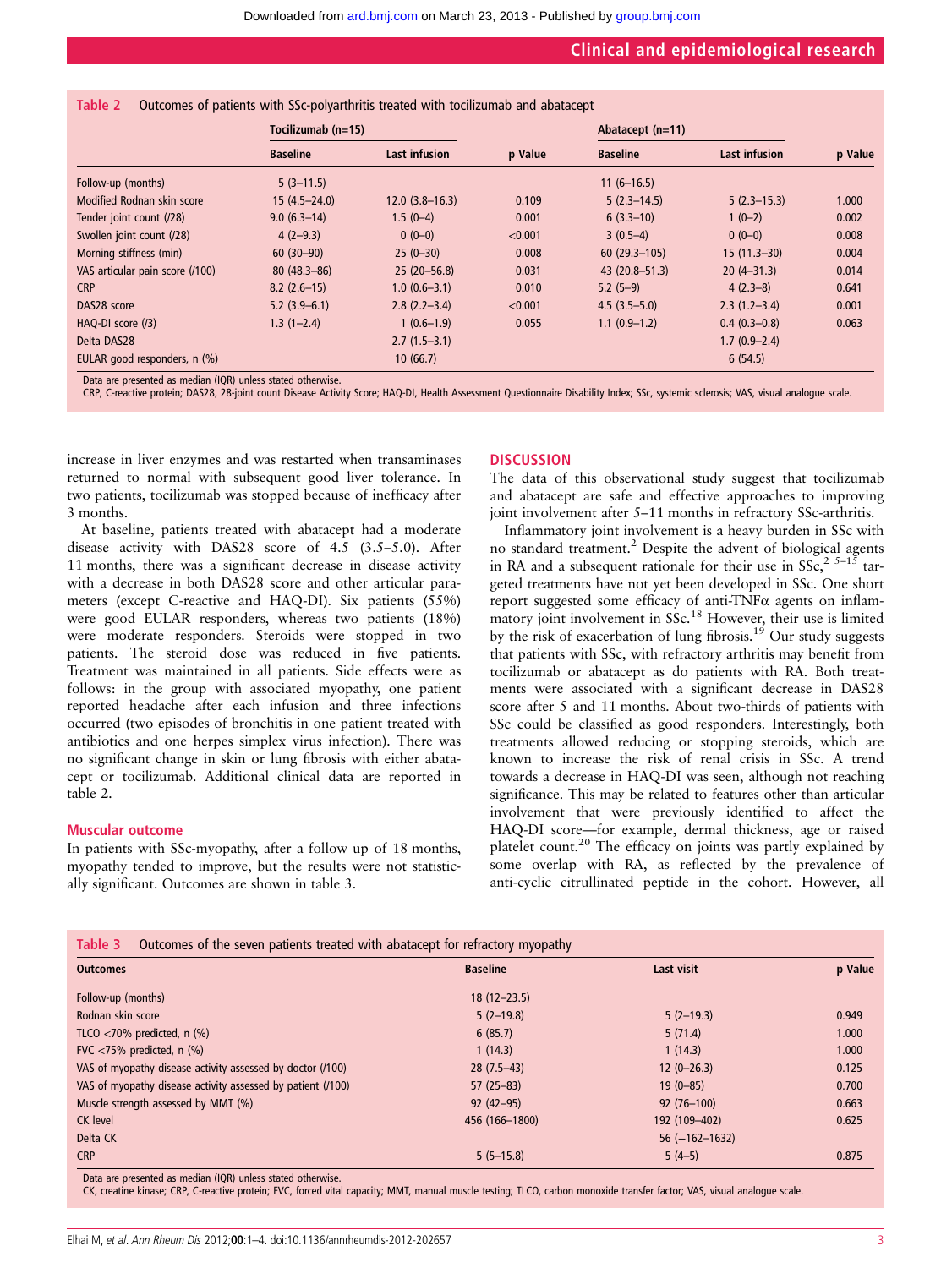## Clinical and epidemiological research

patients fulfilled American College of Rheumatology criteria for SSc and almost all had antibodies specific to SSc. To date, there is only case report on treating two patients with SSc (without inflammatory joint disease) with tocilizumab. $2<sup>1</sup>$  Contrary to our results, dermal fibrosis improved in both these patients, which was confirmed by histological assessment. However, lung fibrotic changes were unchanged.<sup>21</sup> It has to be emphasised that neither of these studies was designed to detect the effects of tocilizumab and abatacept on fibrosis in view of their sample size; their selection of patients, which was not stratified according to disease duration; their duration of follow-up and their outcome criteria.

Treatment with abatacept was associated with a trend towards improvement of refractory myopathy, but this was not statistically significant. Two hypotheses might be derived from this observation: the number of patients included might have been too small to reach significance or abatacept might be effective only on joint involvement. Study of a larger number of cases with EUSTAR network support is expected to clarify the effect of abatacept on myopathy.<sup>16</sup> Our study should be interpreted within its limitations, such as the lack of monitoring of radiological changes. In addition, despite all the efforts made by EUSTAR to homogenise the care of patients with SSc, the participation of several centres might have introduced some heterogeneity in their assessment.

Our study suggests that tocilizumab and abatacept do have the potential to improve the outcome of SSc-related arthritis. These results underline the need for larger prospective studies with a longer follow-up and radiological monitoring to better assess the safety and effectiveness of these drugs in SSc, and to facilitate also the off-label use of these drugs in selected patients.

#### Author affiliations <sup>1</sup>

<sup>1</sup>Rheumatology A Department, Paris Descartes University, Cochin Hospital, Paris, France

<sup>2</sup>Department of Biomedicine, Section of Rheumatology, Florence, Italy <sup>3</sup>Department of Rheumatology, University Hospital of Zurich, Zurich, Switzerland 4 Department of Rheumatology and Clinical Immunology, German Rheumatology Research Centre, A Leibniz Institute, Charity University Hospital, Berlin, Germany <sup>5</sup> Division of Rheumatology, "Ordine Mauriziano" Hospital, Torino, Italy<br><sup>6</sup> Rheuma Clinic of Rheumatic Diseases, Porto Alegre, Brazil <sup>6</sup>Rheuma Clinic of Rheumatic Diseases, Porto Alegre, Brazil

<sup>7</sup>Chair and Unit of Rheumatology, University Clinic A.O.U. of Cagliari, Monserrato, Italy

<sup>8</sup>Rheumatology and Clinical Immunology Unit, Spedali Civili and University of Brescia, Brescia, Italy

<sup>9</sup>Rheumatology and Inflammation Research, Institute of Medicine, Sahlgrenska Hospital, University of Gothenburg, Gothenburg, Sweden

 $10R$ heumatological Unit, Department of Internal Medicine and Clinical Specialities, University of Rome 'Sapienza', Rome, Italy

<sup>11</sup>Department of Rheumatology and Clinical Immunology, Justus-Liebig University Giessen, Kerckhoff Clinic Benekestrasse 2, Bad Nauheim, Germany

Contributors All authors were involved in drafting the article or revising it critically for important intellectual content, and all authors approved the version. ME had full access to all of the data in the study and takes responsibility for the integrity of the data and the accuracy of the data analysis. Study conception and design: ME, MM, OD, YA. Acquisition of data: ME, MM, MM-C, BM, GR, TL, RP, CAvM, AV, PA, FB, GF, MBo, VR, MBe, JA, UM-L, OD, YA. Analysis and interpretation of data: ME, OD, YA.

Disclosure ME, MM, MM-C, BM, GR, TL, RP, CAvM, AV, PA, FB, GF, MBo, VR, MBe, JA, YA: none, UM-L: speaker and adviser to BMS and Roche/Chugai; OD had consultancy relationship and/or has received research funding from Actelion, Bayer,

Pfizer, Ergonex, BMS, Sanofi-Aventis, Sinoxa, United BioSource Corporation, Medacs, Biovitrium, Boehringer Ingelheim Pharma, Novartis, 4 D Science and Active Biotec for investigation of potential treatments of scleroderma and its complications.

**Funding** Funded in part by an unrestricted educational grant to EUSTAR by EULAR.

Competing interests None.

Ethics approval CPP ile de France 3.

Provenance and peer review Not commissioned; externally peer reviewed.

#### REFERENCES

- 1 Avouac J, Walker U, Tyndall A, et al. Characteristics of joint involvement and relationships with systemic inflammation in systemic sclerosis: results from the EULAR Scleroderma Trial and Research Group (EUSTAR) database. J Rheumatol 2010;37:1488–501.
- 2 Avouac J, Clements PJ, Khanna D, et al. Articular involvement in systemic sclerosis. Rheumatology (Oxford) 2012;51:1347–56.
- 3 Elhai M, Guerini H, Bazeli R, et al. Ultrasonographic hand features in systemic sclerosis and correlates with clinical, biological and radiographic findings. Arthritis Care Res (Hoboken) 2012;64:1244–9.
- 4 Ranque B, Authier FJ, Berezne A, et al. Systemic sclerosis-associated myopathy. Ann N Y Acad Sci 2007;1108:268–82.
- 5 Scala E, Pallotta S, Frezzolini A, et al. Cytokine and chemokine levels in systemic sclerosis: relationship with cutaneous and internal organ involvement. Clin Exp Immunol 2004;138:540–6.
- Hasegawa M, Sato S, Fujimoto M, et al. Serum levels of interleukin 6 (IL-6), oncostatin M, soluble IL-6 receptor, and soluble gp130 in patients with systemic sclerosis. J Rheumatol 1998;25:308-13.
- 7 Gurram M, Pahwa S, Frieri M. Augmented interleukin-6 secretion in collagen-stimulated peripheral blood mononuclear cells from patients with systemic sclerosis. Ann Allergy 1994;73:493–6.
- Feghali CA, Bost KL, Boulware DW, et al. Mechanisms of pathogenesis in scleroderma. I. Overproduction of interleukin 6 by fibroblasts cultured from affected skin sites of patients with scleroderma. J Rheumatol 1992;19:1207–11.
- 9 Duncan MR, Berman B. Stimulation of collagen and glycosaminoglycan production in cultured human adult dermal fibroblasts by recombinant human interleukin 6. J Invest Dermatol 1991;97:686–92.
- 10 Gallucci RM, Lee EG, Tomasek JJ. IL-6 modulates alpha-smooth muscle actin expression in dermal fibroblasts from IL-6-deficient mice. J Invest Dermatol 2006;126:561–8.
- 11 Saito F, Tasaka S, Inoue K, et al. Role of interleukin-6 in bleomycin-induced lung inflammatory changes in mice. Am J Respir Cell Mol Biol 2008;38:566–71.
- 12 Kitaba S, Murota H, Terao M, et al. Blockade of interleukin-6 receptor alleviates disease in mouse model of scleroderma. Am J Pathol 2012;180:165–76.
- 13 Yoshizaki A, Yanaba K, Ogawa A, et al. Immunization with DNA topoisomerase I and Freund's complete adjuvant induces skin and lung fibrosis and autoimmunity via interleukin-6 signaling. Arthritis Rheum 2011;63:3575–85.
- 14 Sato S, Fujimoto M, Hasegawa M, et al. Serum soluble CTLA-4 levels are increased in diffuse cutaneous systemic sclerosis. Rheumatology (Oxford) 2004;43:1261–6.
- 15 O'Reilly S, Hügle T, van Laar JM. T cells in systemic sclerosis: a reappraisal. Rheumatology (Oxford) 2012;51:1540–9.
- 16 Meier FM, Frommer KW, Dinser R, et al. Update on the profile of the EUSTAR cohort: an analysis of the EULAR Scleroderma Trials and Research Group Database. Ann Rheum Dis 2012;71:1355–60.
- 17 Walker UA, Tyndall A, Czirják L, et al. Clinical risk assessment of organ manifestations in systemic sclerosis: a report from the EULAR Scleroderma Trials and Research Group Database. Ann Rheum Dis 2007;66:754–63.
- 18 Lam GK, Hummers LK, Woods A, et al. Efficacy and safety of etanercept in the treatment of scleroderma-associated joint disease. J Rheumatol 2007;34:1636–7.
- 19 Allanore Y, Devos-François G, Caramella C, et al. Fatal exacerbation of fibrosing alveolitis associated with systemic sclerosis in a patient treated with adalimumab. Ann Rheum Dis 2006;65:834–5.
- 20 Clements PJ, Wong WK, Hurwitz EL, et al. Correlates of the disability index of the health assessment questionnaire: a measure of functional impairment in systemic sclerosis. Arthritis Rheum 1999;42:2372–80.
- 21 Shima Y, Kuwahara Y, Murota H, et al. The skin of patients with systemic sclerosis softened during the treatment with anti-IL-6 receptor antibody tocilizumab. Rheumatology (Oxford) 2010;49:2408–12.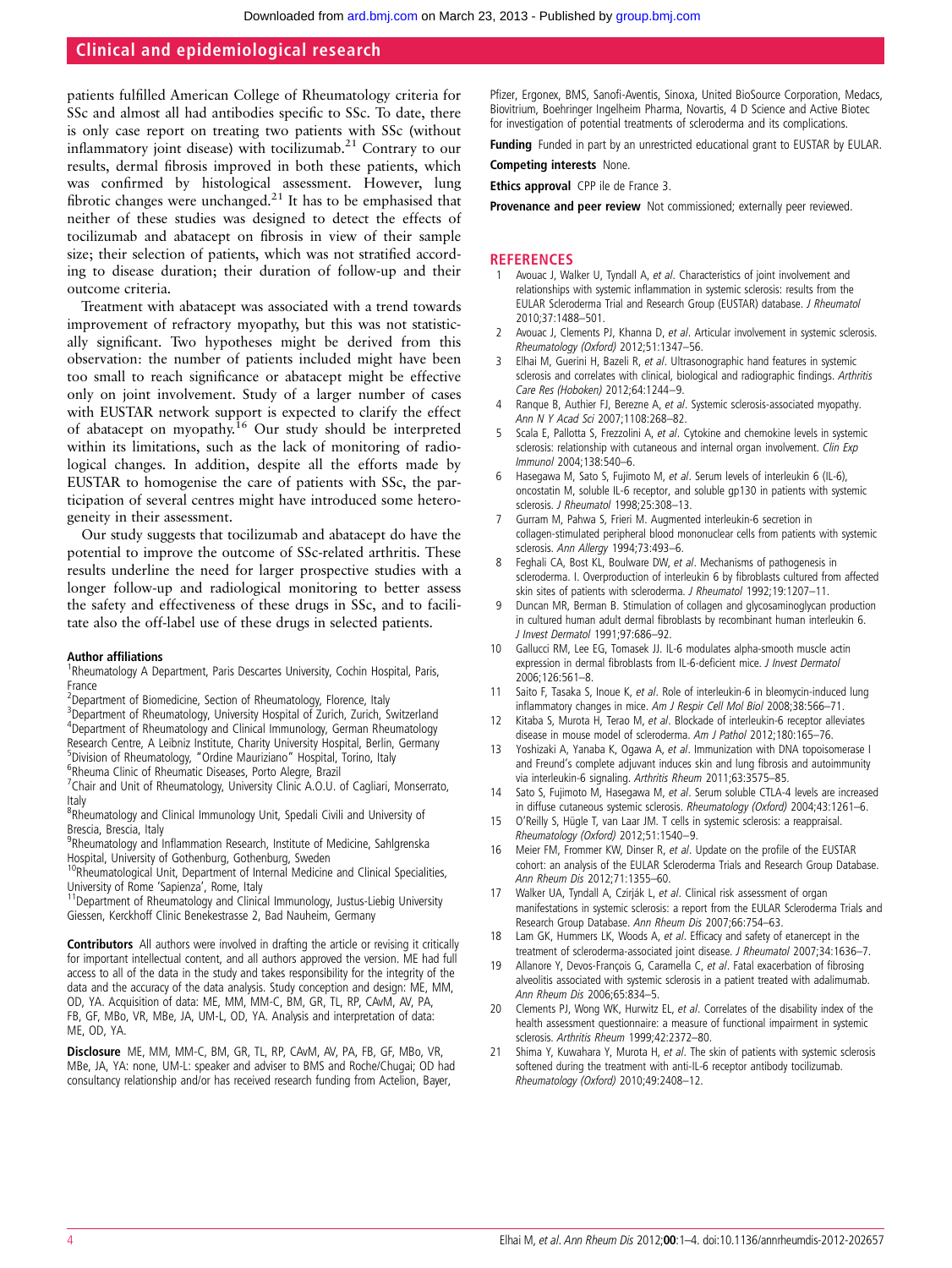

# **abatacept: a EUSTAR observational study myopathy treated with tocilizumab or sclerosis-associated polyarthritis and Outcomes of patients with systemic**

Muriel Elhai, Marine Meunier, Marco Matucci-Cerinic, et al.

doi: 10.1136/annrheumdis-2012-202657 Ann Rheum Dis published online December 19, 2012

**<http://ard.bmj.com/content/early/2012/12/18/annrheumdis-2012-202657.full.html>** Updated information and services can be found at:

|                                    | These include:                                                                                                                                                                                                                                |
|------------------------------------|-----------------------------------------------------------------------------------------------------------------------------------------------------------------------------------------------------------------------------------------------|
| <b>References</b>                  | This article cites 21 articles, 10 of which can be accessed free at:<br>http://ard.bmj.com/content/early/2012/12/18/annrheumdis-2012-202657.full.html#ref-list-1                                                                              |
| P < P                              | Published online December 19, 2012 in advance of the print journal.                                                                                                                                                                           |
| <b>Email alerting</b><br>service   | Receive free email alerts when new articles cite this article. Sign up in<br>the box at the top right corner of the online article.                                                                                                           |
| <b>Topic</b><br><b>Collections</b> | Articles on similar topics can be found in the following collections<br>Degenerative joint disease (3360 articles)<br>Musculoskeletal syndromes (3606 articles)<br>Muscle disease (126 articles)<br>Connective tissue disease (3107 articles) |

(DOIs) and date of initial publication. publication. Citations to Advance online articles must include the digital object identifier citable and establish publication priority; they are indexed by PubMed from initial typeset, but have not not yet appeared in the paper journal. Advance online articles are Advance online articles have been peer reviewed, accepted for publication, edited and

**<http://group.bmj.com/group/rights-licensing/permissions>** To request permissions go to:

**<http://journals.bmj.com/cgi/reprintform>** To order reprints go to:

**<http://group.bmj.com/subscribe/>** To subscribe to BMJ go to: